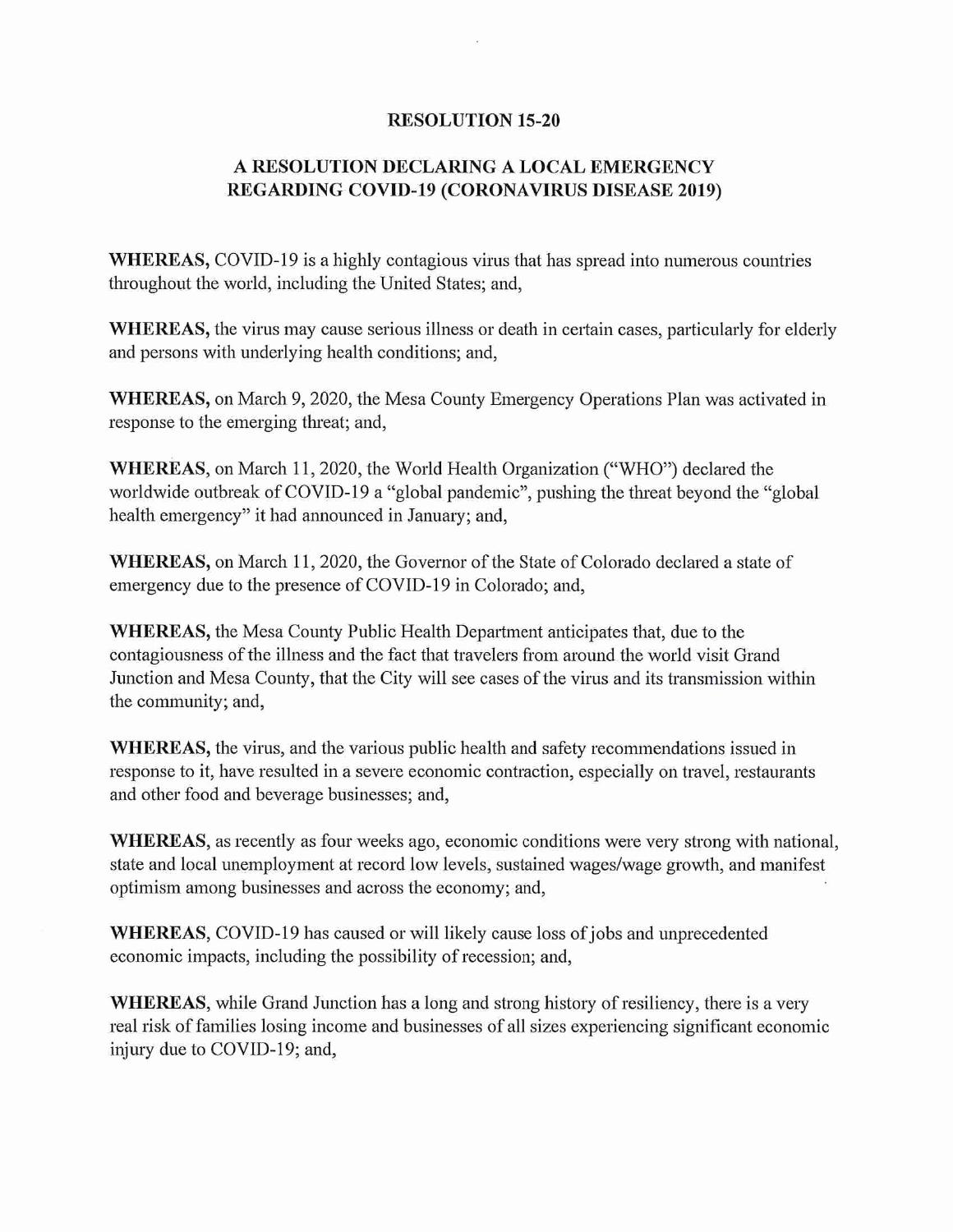WHEREAS, §42.02.780 of the Grand Junction Municipal Code authorizes the Mayor to declare a State of Emergency when it appears that the general health, safety and welfare of the inhabitants of the City are threatened; and,

WHEREAS, because of the risk to the personal health and economic welfare to the persons and businesses of the City, Mesa County, and the Greater Grand Valley community, and in light of the ongoing risk to public health, safety and economic security, at this time, it is necessary to declare a Local State of Emergency.

## NOW THEREFORE, THE MAYOR OF THE CITY OF GRAND JUNCTION, COLORADO BY AND WITH THE AUTHORITY VESTED IN HIM BY THE CITY COUNCIL DOES HEREBY MAKE THE FOLLOWING DECLARATIONS:

1) The presence of COVID-19 in Mesa County and the City of Grand Junction constitutes a local state of emergency, as defined in §42.02.250 of the Grand Junction Municipal Code, and a state of emergency shall be declared to be in effect.

2) By and with this declaration the City Council ratifies the City's Emergency Operations Plan and implementation thereof which authorizes a systematic approach to respond to changes in the COVID-19 situation. With the Plan implementation, as well as incorporation, adoption and reflection of the recommendations of our Federal, State, and local health departments and other emergency service personnel and organizations, the City will respond to the emergency conditions caused by the COVID-19 pandemic.

3) Actions to be taken by the City in response to the economic emergency attendant to the pandemic include those within the administrative authority of the City Manager, which includes but is not limited to the promulgation of regulations deemed necessary by the City Manager to protect life and property and preserve critical resources. The first such regulation will be to suspend procedures in the Grand Junction Municipal Code/Zoning and Development Code requiring neighborhood meetings for development applications. During the declared emergency strict compliance with that requirement would result in exposure to and possible spread of the which would prevent, hinder, or delay responding to and/or recovery from the emergency. As well, the City Manager will evaluate adjustment to wastewater rates for restaurants, hotels and motels, and as appropriate reduce penalties and interest applicable to delinquent payment of sales, use and/or lodging tax, so long as returns are timely and accurately filed, and process emergency refunds as provided by City ordinance. Additionally, the City Manager will review and as appropriate access Federal and State programs and funds available to mitigate the emergency.

4) Further, it is hereby ordered that this Declaration be given prompt and general publicity and that a copy be filed promptly with the Grand Junction City Clerk and with the Colorado Division of Homeland Security and Emergency Management.